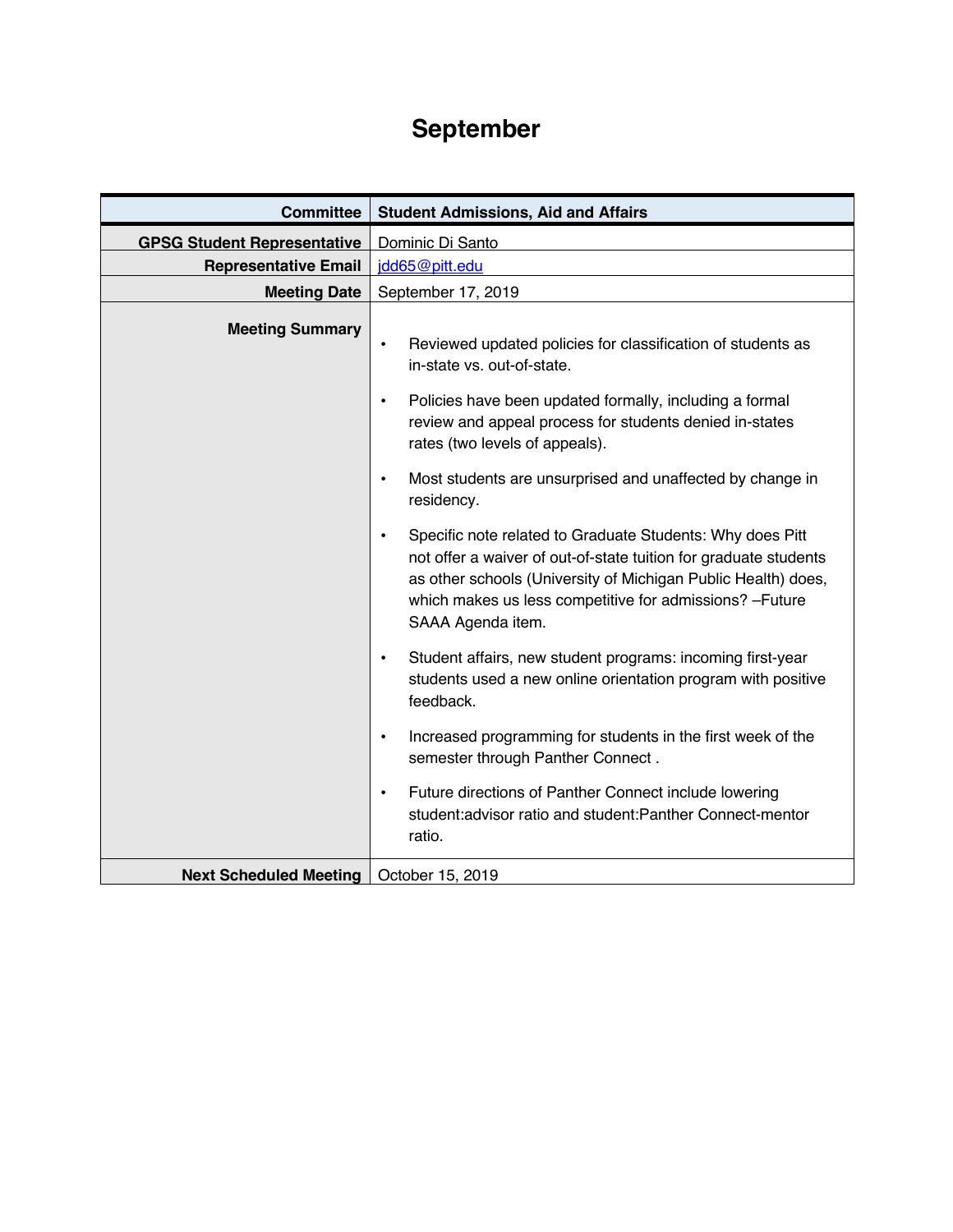| <b>Committee</b>                   | <b>University Council on Graduate Study</b>                                                                                                                                                                                                                                                                          |
|------------------------------------|----------------------------------------------------------------------------------------------------------------------------------------------------------------------------------------------------------------------------------------------------------------------------------------------------------------------|
| <b>GPSG Student Representative</b> | Ann Wang                                                                                                                                                                                                                                                                                                             |
| <b>Representative Email</b>        | yaw80@pitt.edu                                                                                                                                                                                                                                                                                                       |
| <b>Meeting Date</b>                | September 17, 2019                                                                                                                                                                                                                                                                                                   |
| <b>Meeting Summary</b>             | Discussed goals for this year, policy for post-doc<br>$\bullet$<br>subcommittee signups.                                                                                                                                                                                                                             |
|                                    | First subcommittee: graduate procedures - this group<br>$\bullet$<br>will focus on the Graduate Student Appointment Policy<br>Review.                                                                                                                                                                                |
|                                    | Second subcommittee: graduate student affairs - this<br>$\bullet$<br>group will review our processes for creating and<br>revising policies related to our Postdocs.                                                                                                                                                  |
|                                    | Title $IX - 1/5$ students experience some type of sexual<br>$\bullet$<br>misconduct. Plan to create new Pitt Sexual Misconduct policy.<br>Discussed functions of Title IX office. There will a Title IX<br>open house (date and time TBD). Discussed annual report<br>from the Association of American Universities. |
|                                    | Plan to establish a joint master's program in supply<br>$\bullet$<br>management and industrial engineering. Discussed<br>introduction of this program which included curriculum,<br>duration and credits. Currently an ongoing process through<br>the department of engineering                                      |
| <b>Next Scheduled Meeting</b>      | October 22, 2019                                                                                                                                                                                                                                                                                                     |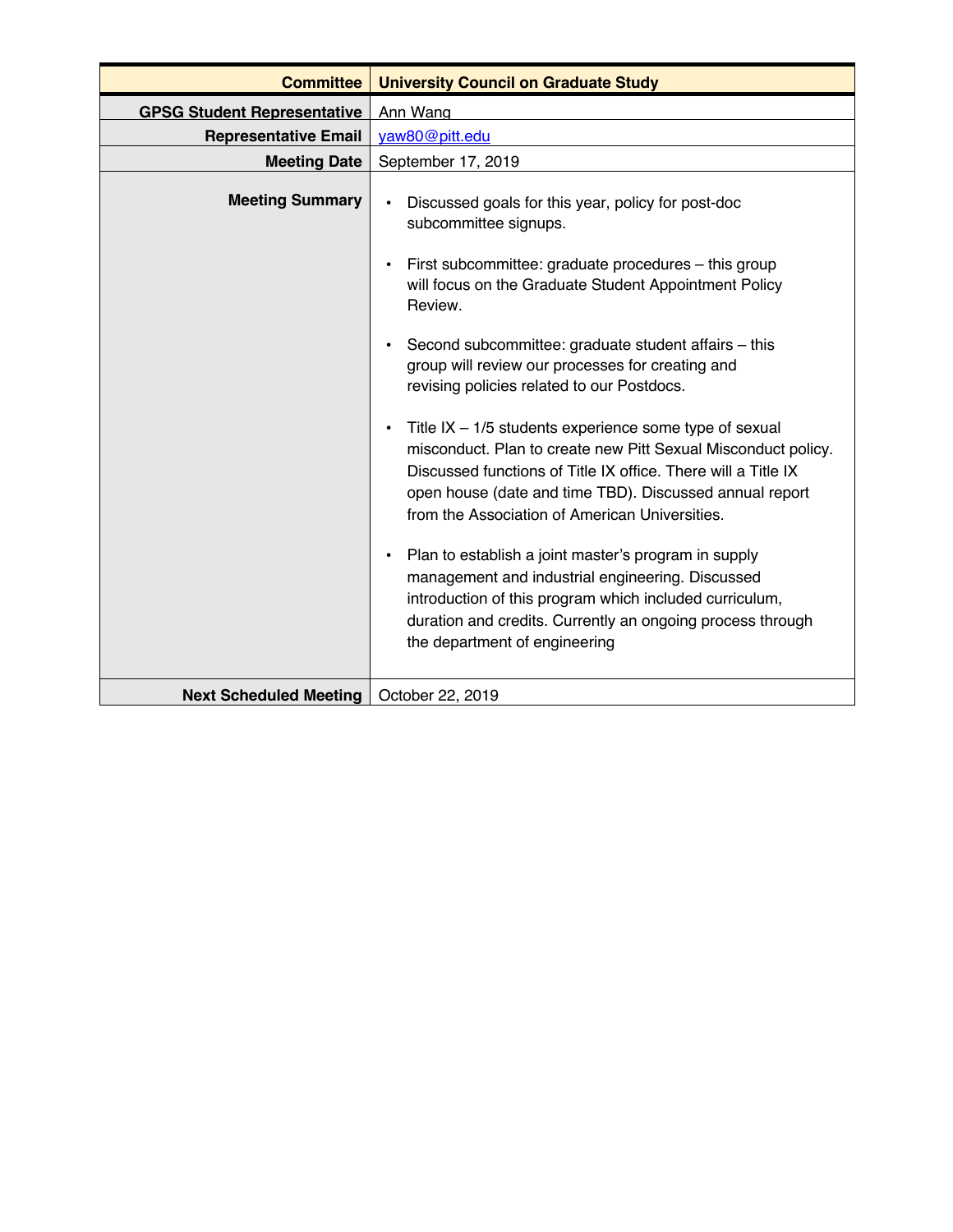| <b>Committee</b>                   | <b>Community Relations</b>                                                                                                                                                                                                                                                                                                                                                                                                                                                                                                                               |
|------------------------------------|----------------------------------------------------------------------------------------------------------------------------------------------------------------------------------------------------------------------------------------------------------------------------------------------------------------------------------------------------------------------------------------------------------------------------------------------------------------------------------------------------------------------------------------------------------|
| <b>GPSG Student Representative</b> | Dominic DiSanto                                                                                                                                                                                                                                                                                                                                                                                                                                                                                                                                          |
| <b>Representative Email</b>        | jdd65@pitt.edu                                                                                                                                                                                                                                                                                                                                                                                                                                                                                                                                           |
| <b>Meeting Date</b>                | September 19, 2019                                                                                                                                                                                                                                                                                                                                                                                                                                                                                                                                       |
| <b>Meeting Summary</b>             | The meeting was mostly introductory and outlined<br>$\bullet$<br>members of the committee, including the Oakland<br>Business Improvement District, Pitt Community and<br>Government Relations and Oakland Planning and<br><b>Development Corporations</b>                                                                                                                                                                                                                                                                                                |
|                                    | Community and Government Relations discussed<br>$\bullet$<br>recent changes and the process of drafting the<br>University's latest Institutional Master plan, which will<br>be released publicly (although the time frame of this<br>release is not determined).                                                                                                                                                                                                                                                                                         |
|                                    | Renovations to Bigelow Boulevard and William Pitt Union will<br>$\bullet$<br>take place beginning mid-November and will last until August<br>2020. These renovations include limiting Bigelow to two lanes<br>(currently four), adding in medians and small green space on<br>the road, hopefully improving pedestrian flow. William Pitt<br>Union will have the driveway removed (although still available<br>to emergency vehicles or University Police if necessary) and<br>places with more room for student groups, activities, free<br>space, etc. |
|                                    | Homewood Community Engagement Center will launch<br>$\bullet$<br>"Phase II" to increase both Pitt student and Homewood<br>community member outreach and participation. Phase I has<br>had multiple-thousand independent visitors between Pitt<br>students and the Homewood community                                                                                                                                                                                                                                                                     |
|                                    | Pitt's Community Engagement Scholarship Forum will take<br>$\bullet$<br>place on March 4, 2020                                                                                                                                                                                                                                                                                                                                                                                                                                                           |
| <b>Next Scheduled Meeting</b>      | October 16, 2019                                                                                                                                                                                                                                                                                                                                                                                                                                                                                                                                         |

| <b>Committee</b>                   | Library                                                                                                                                                                                          |
|------------------------------------|--------------------------------------------------------------------------------------------------------------------------------------------------------------------------------------------------|
| <b>GPSG Student Representative</b> | Shubhrika Seghal                                                                                                                                                                                 |
| <b>Representative Email</b>        | shs353@pitt.edu                                                                                                                                                                                  |
| <b>Meeting Date</b>                | Septemebr 19, 2019                                                                                                                                                                               |
| <b>Meeting Summary</b>             | Voted on the proposal to try out a new committee<br>٠<br>leadership concept that includes a faculty librarian.<br>Discussed the Leads Program and renovation process<br>٠<br>at the ULS library. |
| <b>Next Scheduled Meeting</b>      | October 17, 2019                                                                                                                                                                                 |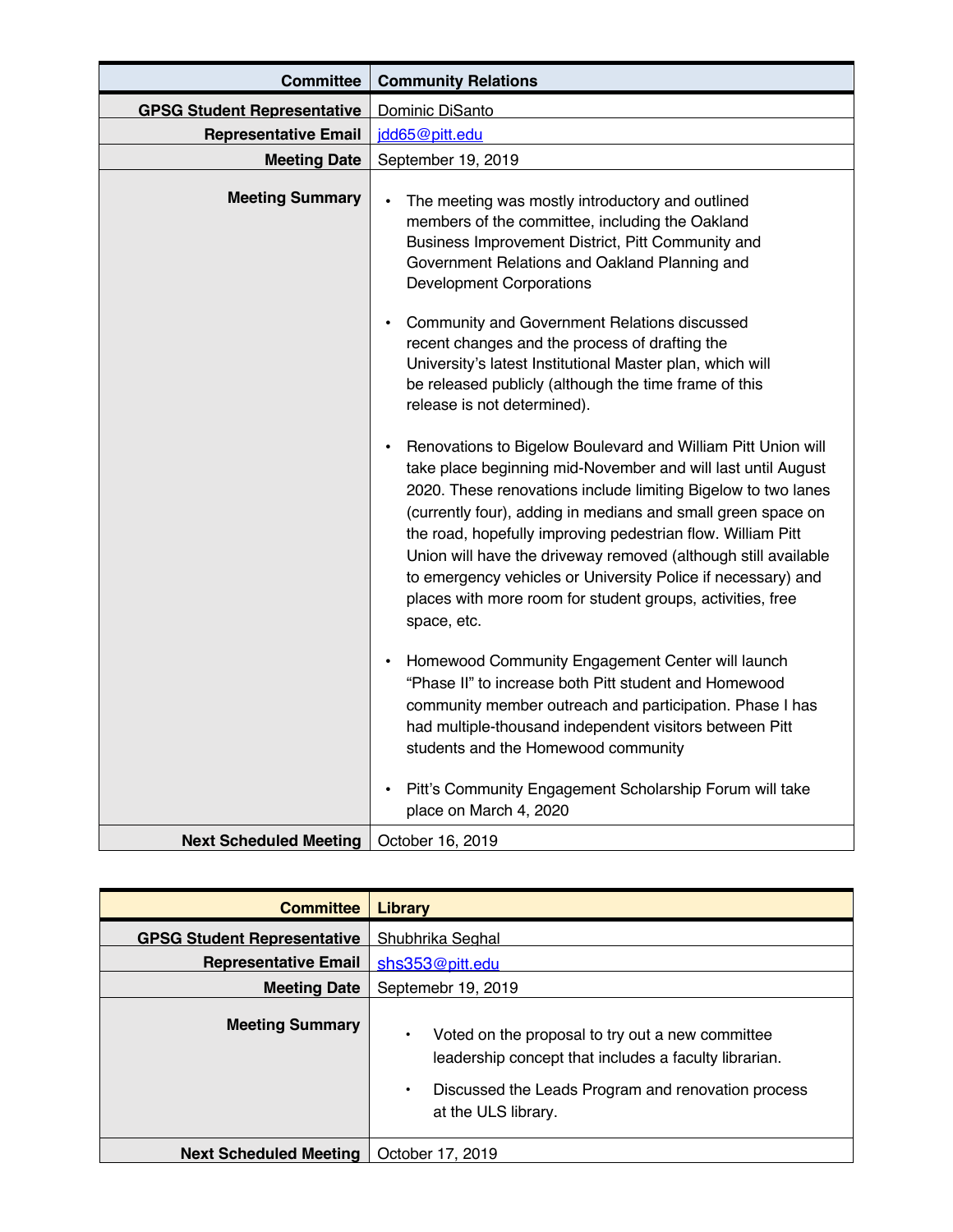| <b>Committee</b>                   | <b>Senate Research</b>                                                                                                                                                                                                                                                                                                                                                                                                                                                                                                                                                                                                                                                                                                                                                                                                                                                                                                                                                                           |
|------------------------------------|--------------------------------------------------------------------------------------------------------------------------------------------------------------------------------------------------------------------------------------------------------------------------------------------------------------------------------------------------------------------------------------------------------------------------------------------------------------------------------------------------------------------------------------------------------------------------------------------------------------------------------------------------------------------------------------------------------------------------------------------------------------------------------------------------------------------------------------------------------------------------------------------------------------------------------------------------------------------------------------------------|
| <b>GPSG Student Representative</b> | Maura McCall                                                                                                                                                                                                                                                                                                                                                                                                                                                                                                                                                                                                                                                                                                                                                                                                                                                                                                                                                                                     |
| <b>Representative Email</b>        | mccallm@pitt.edu                                                                                                                                                                                                                                                                                                                                                                                                                                                                                                                                                                                                                                                                                                                                                                                                                                                                                                                                                                                 |
| <b>Meeting Dates</b>               | September 27, 2019                                                                                                                                                                                                                                                                                                                                                                                                                                                                                                                                                                                                                                                                                                                                                                                                                                                                                                                                                                               |
| <b>Meeting Summary</b>             | Introductions for committee members.<br>$\bullet$<br>Dr. Evan Facher presented information on the new Pitt<br>$\bullet$<br>Momentum Fund, which combines previous internal<br>research funding for faculty and has specific<br>requirements of an interdisciplinary application from 3<br>separate schools. There is no requirement of including<br>Pitt students (undergraduate, graduate, post-doctoral)<br>in these applications<br>Report from the research office on the new module<br>implementations for the Peris system. A discussion<br>was held about delays in the funding and agreement<br>portions and the possibility of obtaining information<br>from users to see how the system is working.<br>Intellectual policy committee update on the draft of the<br>charter for the committee. This includes purview,<br>responsibilities and a list of committee members. Of<br>notes, students (at any level) or staff are not<br>represented on the committee (which may be standard |
|                                    | procedure, needs further clarification) and not noted in<br>some locations on the document.                                                                                                                                                                                                                                                                                                                                                                                                                                                                                                                                                                                                                                                                                                                                                                                                                                                                                                      |
|                                    | Additionally, these groups (Staff Council and GPSG for<br>$\bullet$<br>example) are left out of the policy review process. A<br>note was made of this on the document prior to the<br>meeting and was sent to co-chairs.                                                                                                                                                                                                                                                                                                                                                                                                                                                                                                                                                                                                                                                                                                                                                                         |
| <b>Next Scheduled Meeting</b>      | November 22, 2019                                                                                                                                                                                                                                                                                                                                                                                                                                                                                                                                                                                                                                                                                                                                                                                                                                                                                                                                                                                |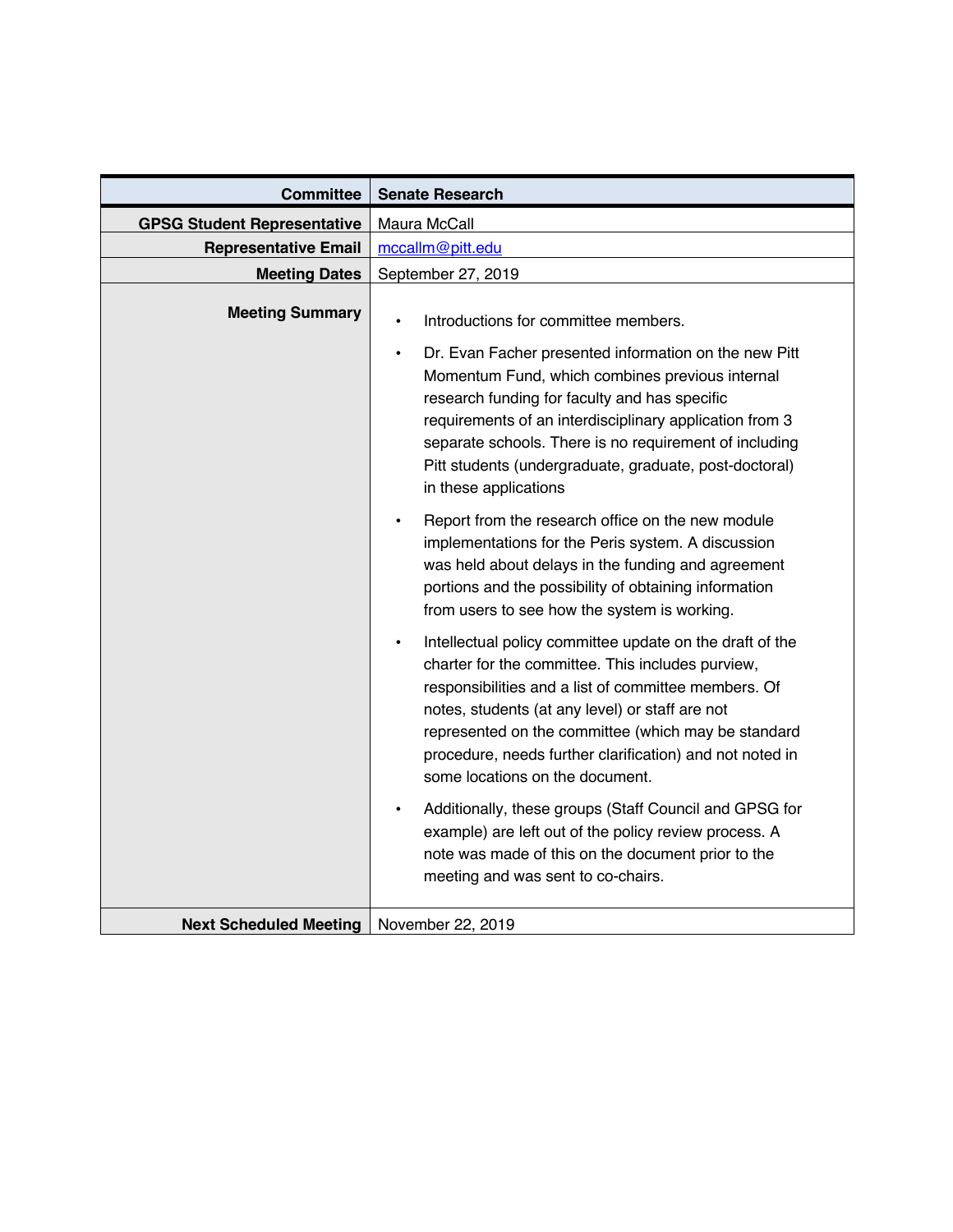## **October**

| <b>Committee</b>                   | <b>Mental Health Task Force</b>                                                                                                                                                                                                                                                                                                                                   |
|------------------------------------|-------------------------------------------------------------------------------------------------------------------------------------------------------------------------------------------------------------------------------------------------------------------------------------------------------------------------------------------------------------------|
| <b>GPSG Student Representative</b> | Dominic DiSanto                                                                                                                                                                                                                                                                                                                                                   |
| <b>Representative Email</b>        | jdd65@pitt.edu                                                                                                                                                                                                                                                                                                                                                    |
| <b>Meeting Dates</b>               | October 16, 2019                                                                                                                                                                                                                                                                                                                                                  |
| <b>Meeting Summary</b>             | Introductory meeting of the Mental Health Task Force.<br>$\bullet$                                                                                                                                                                                                                                                                                                |
|                                    | This meeting focused primarily on setting goals and a<br>$\bullet$<br>focus (specifically, a mission statement) of the task<br>force. The meeting was appropriately broad to<br>overview the committee's role and potential goals                                                                                                                                 |
|                                    | Members are drafting a mission statement and goals<br>$\bullet$<br>which will be reviewed and updated at the next<br>meeting.                                                                                                                                                                                                                                     |
|                                    | Dr. Darr (Director of the Counseling Center and head of<br>$\bullet$<br>task force) also provided updated utilization data<br>related to student interactions at the counseling center.<br>Estimates included an increase from $~500$ (2018) to<br>700 (2019) students seen (over similar time frames)<br>and a waitlist of $\sim$ 250 students now reduced to 0. |
|                                    | Broadly, future directions of the task force will include<br>identifying actionable steps to improve student<br>utilization of the counseling center as well as increasing<br>awareness and training of faculty, staff and students in<br>identifying vulnerable individuals and/or those who may<br>benefit from the counseling center.                          |
| <b>Next Scheduled Meeting</b>      | <b>TBD</b>                                                                                                                                                                                                                                                                                                                                                        |